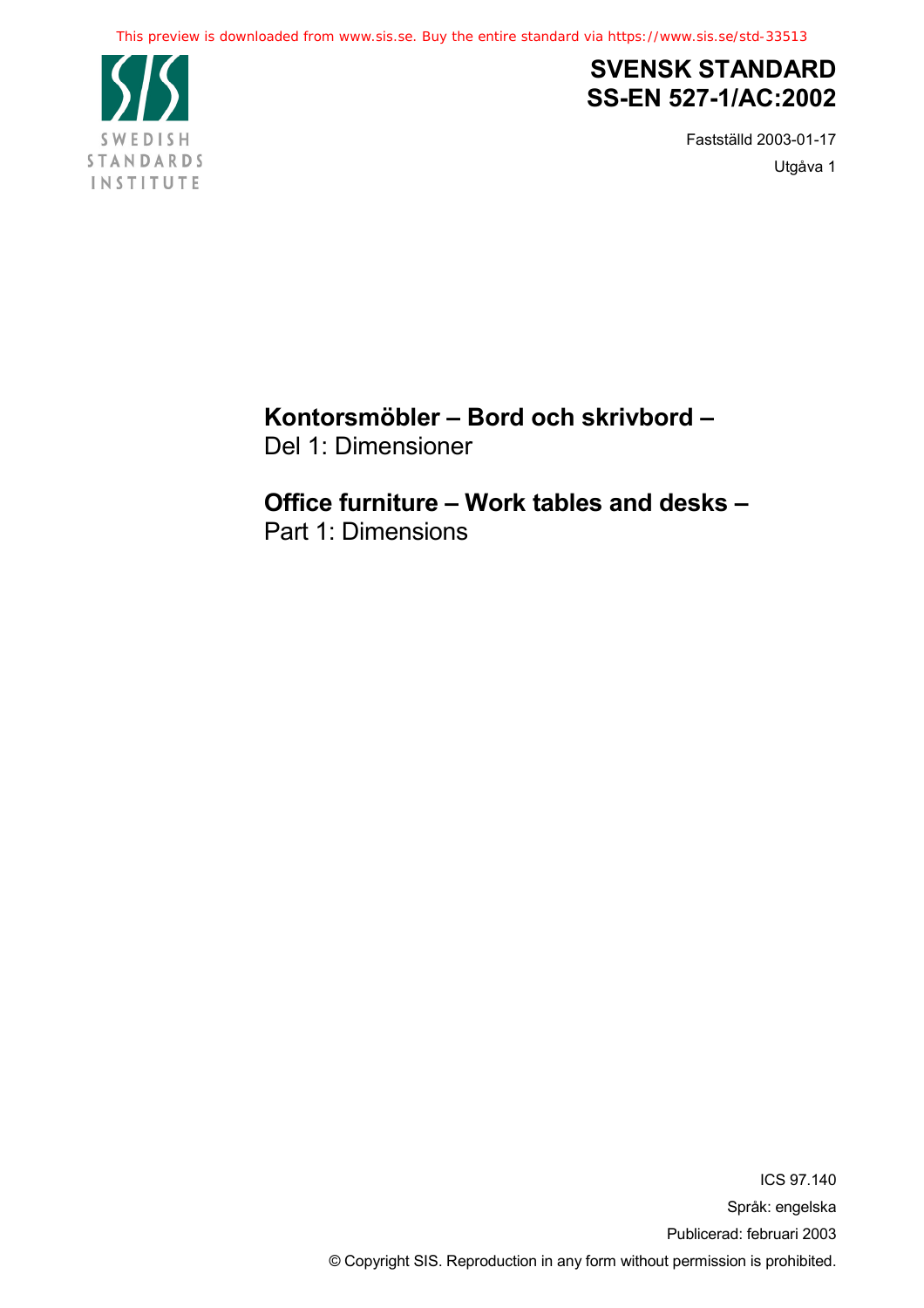Europastandarden EN 527-1:2000/AC:2002 gäller som svensk standard. Detta dokument innehåller den officiella engelska versionen av EN 527-1:2000/AC:2002.

The European Standard EN 527-1:2000/AC:2002 has the status of a Swedish Standard. This document contains the official English version of EN 527-1:2000/AC:2002.

Dokumentet består av 4 sidor.

Upplysningar om **sakinnehållet** i standarden lämnas av SIS, Swedish Standards Institute, tel 08 - 555 520 00.

Standarder kan beställas hos SIS Förlag AB som även lämnar **allmänna upplysningar** om svensk och utländsk standard. *Postadress*: SIS Förlag AB, 118 80 STOCKHOLM *Telefon*: 08 - 555 523 10. *Telefax*: 08 - 555 523 11 *E-post*: sis.sales@sis.se. *Internet*: www.sis.se